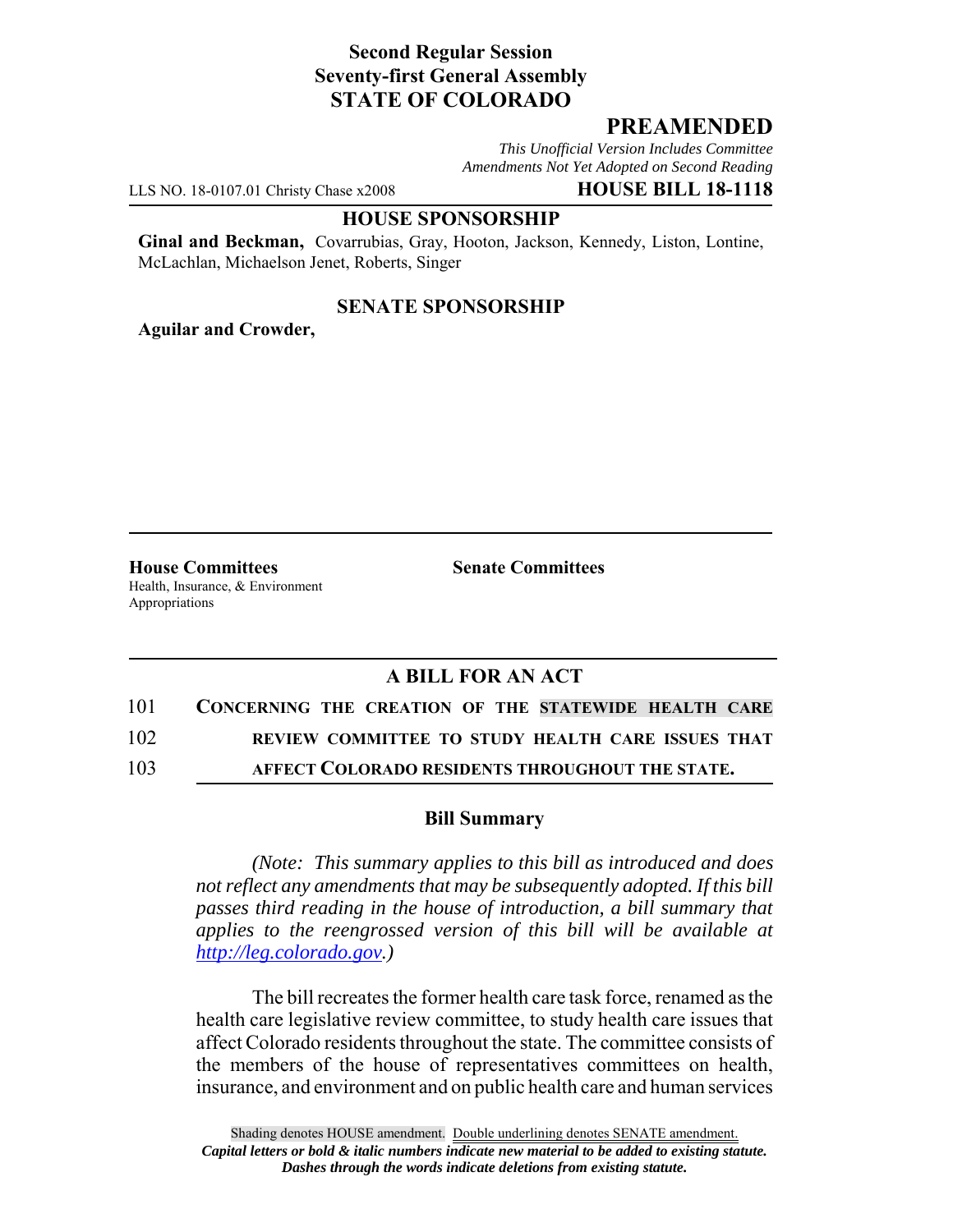and the senate committee on health and human services. The committee is permitted to meet up to 6 times during the interim between legislative sessions, including 2 field trips, and as necessary when the general assembly is convened in a legislative session. The committee may recommend up to 5 bills per year, and bills recommended by the committee are exempt from bill limitations imposed under the joint rules of the general assembly.

| 1              | Be it enacted by the General Assembly of the State of Colorado:  |
|----------------|------------------------------------------------------------------|
| $\overline{2}$ | <b>SECTION 1.</b> In Colorado Revised Statutes, recreate and     |
| 3              | reenact, with amendments, 10-16-221 as follows:                  |
| $\overline{4}$ | 10-16-221. Statewide health care review committee - creation     |
| 5              | - membership - duties. (1) THE STATEWIDE HEALTH CARE REVIEW      |
| 6              | COMMITTEE IS HEREBY CREATED IN ORDER TO STUDY HEALTH CARE ISSUES |
| 7              | THAT AFFECT COLORADO RESIDENTS THROUGHOUT THE STATE, INCLUDING   |
| 8              | THE FOLLOWING:                                                   |
| 9              | (a) EMERGING TRENDS IN COLORADO HEALTH CARE AND THEIR            |
| 10             | IMPACTS ON CONSUMERS, PROVIDERS, AND PAYERS;                     |
| 11             | (b) THE ABILITY OF CONSUMERS TO OBTAIN AND KEEP ADEQUATE,        |
| 12             | AFFORDABLE HEALTH INSURANCE COVERAGE;                            |
| 13             | THE EFFECT OF CHANGES IN THE WAY HEALTH CARE IS<br>(c)           |
| 14             | DELIVERED AND PAID FOR;                                          |
| 15             | (d) TRENDS IN HEALTH CARE COVERAGE RATES FOR INDIVIDUALS,        |
| 16             | EMPLOYEES, AND EMPLOYERS AND IN REIMBURSEMENT RATES FOR HEALTH   |
| 17             | <b>CARE SERVICES;</b>                                            |
| 18             | ACCESS TO AND AVAILABILITY OF FEDERAL FUNDS AND<br>(e)           |
| 19             | WAIVERS OF FEDERAL LAW;                                          |
| 20             | (f) INNOVATIONS IN HEALTH CARE AND HEALTH CARE COVERAGE;         |
| 21             | (g) HEALTH CARE ISSUES THAT ARISE IN OR ARE UNIQUE TO RURAL      |
| 22             | AREAS OF THE STATE;                                              |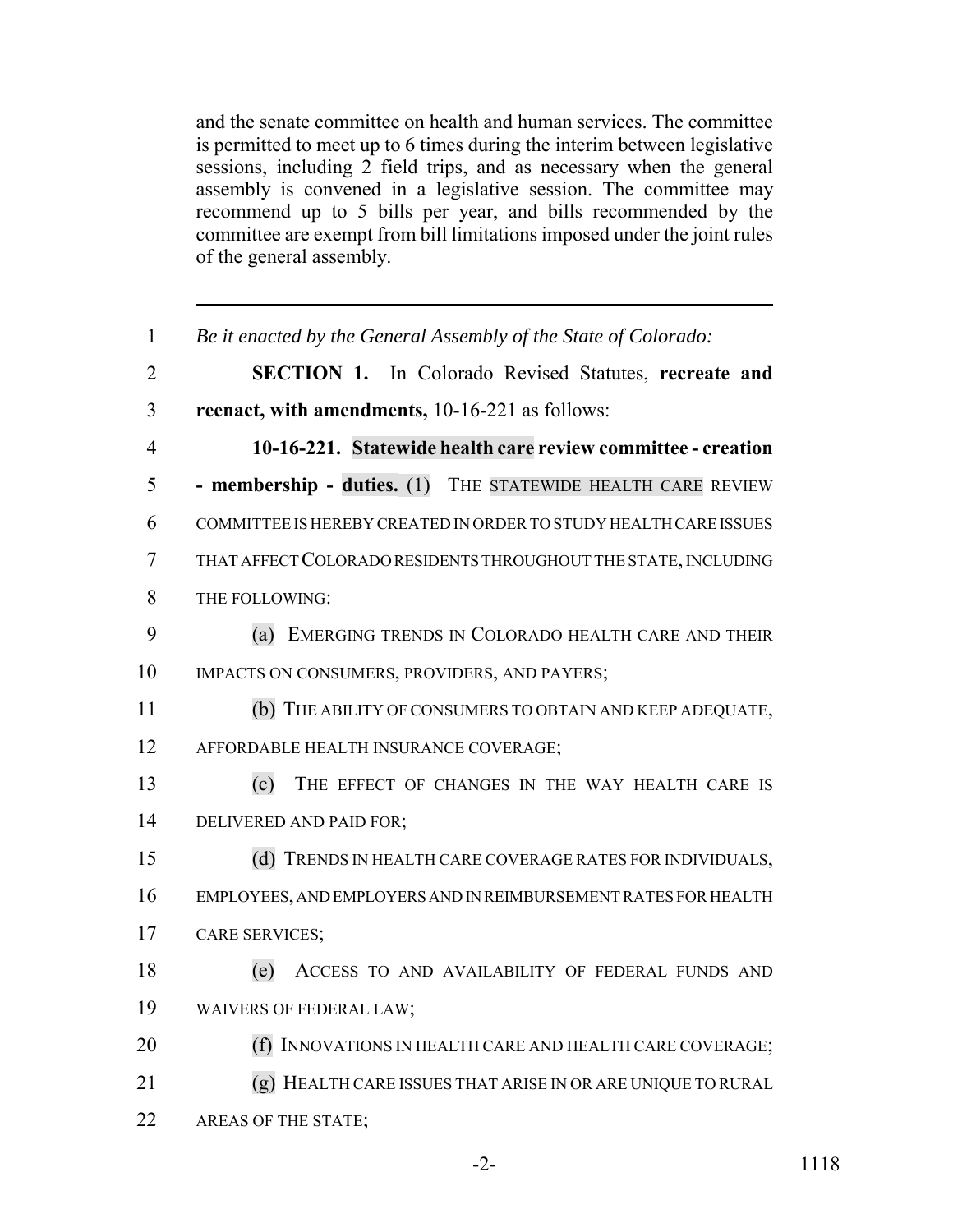(h) ACCESS TO TIMELY AND QUALITY HEALTH CARE AND EMERGENCY AND NONEMERGENCY MEDICAL TRANSPORTATION;

 (i) OPTIONS FOR ADDRESSING THE NEEDS OF UNINSURED AND UNDERINSURED POPULATIONS;

 (j) ISSUES RELATED TO THE HEALTH CARE WORKFORCE, INCLUDING NETWORK ADEQUACY AND THE ADEQUACY OF ACCESS TO PROVIDERS; AND (k) ANY OTHER HEALTH CARE ISSUE AFFECTING COLORADO

RESIDENTS THAT THE COMMITTEE DEEMS NECESSARY TO STUDY.

 (2) (a) THE COMMITTEE CONSISTS OF THE MEMBERS OF THE HOUSE OF REPRESENTATIVES COMMITTEES ON HEALTH, INSURANCE, AND ENVIRONMENT AND PUBLIC HEALTH CARE AND HUMAN SERVICES AND THE SENATE COMMITTEE ON HEALTH AND HUMAN SERVICES, OR THEIR SUCCESSOR COMMITTEES.

 (b) THE CHAIR OF THE HOUSE OF REPRESENTATIVES COMMITTEE ON HEALTH, INSURANCE, AND ENVIRONMENT OR ITS SUCCESSOR COMMITTEE SHALL CHAIR THE COMMITTEE IN EVEN-NUMBERED YEARS AND SERVE AS THE VICE-CHAIR OF THE COMMITTEE IN ODD-NUMBERED YEARS.THE CHAIR OF THE SENATE COMMITTEE ON HEALTH AND HUMAN SERVICES OR ITS SUCCESSOR COMMITTEE SHALL CHAIR THE COMMITTEE IN ODD-NUMBERED YEARS AND SERVE AS THE VICE-CHAIR OF THE COMMITTEE IN EVEN-NUMBERED YEARS.

 (c) THE MEMBERS OF THE COMMITTEE ARE ENTITLED TO RECEIVE THE USUAL PER DIEM AND NECESSARY TRAVEL AND SUBSISTENCE EXPENSES AS PROVIDED PURSUANT TO SECTION 2-2-307 FOR MEMBERS OF THE GENERAL ASSEMBLY WHO ATTEND INTERIM COMMITTEE MEETINGS. **(d)** THE STAFF OF THE LEGISLATIVE COUNCIL AND OF THE OFFICE

-3- 1118